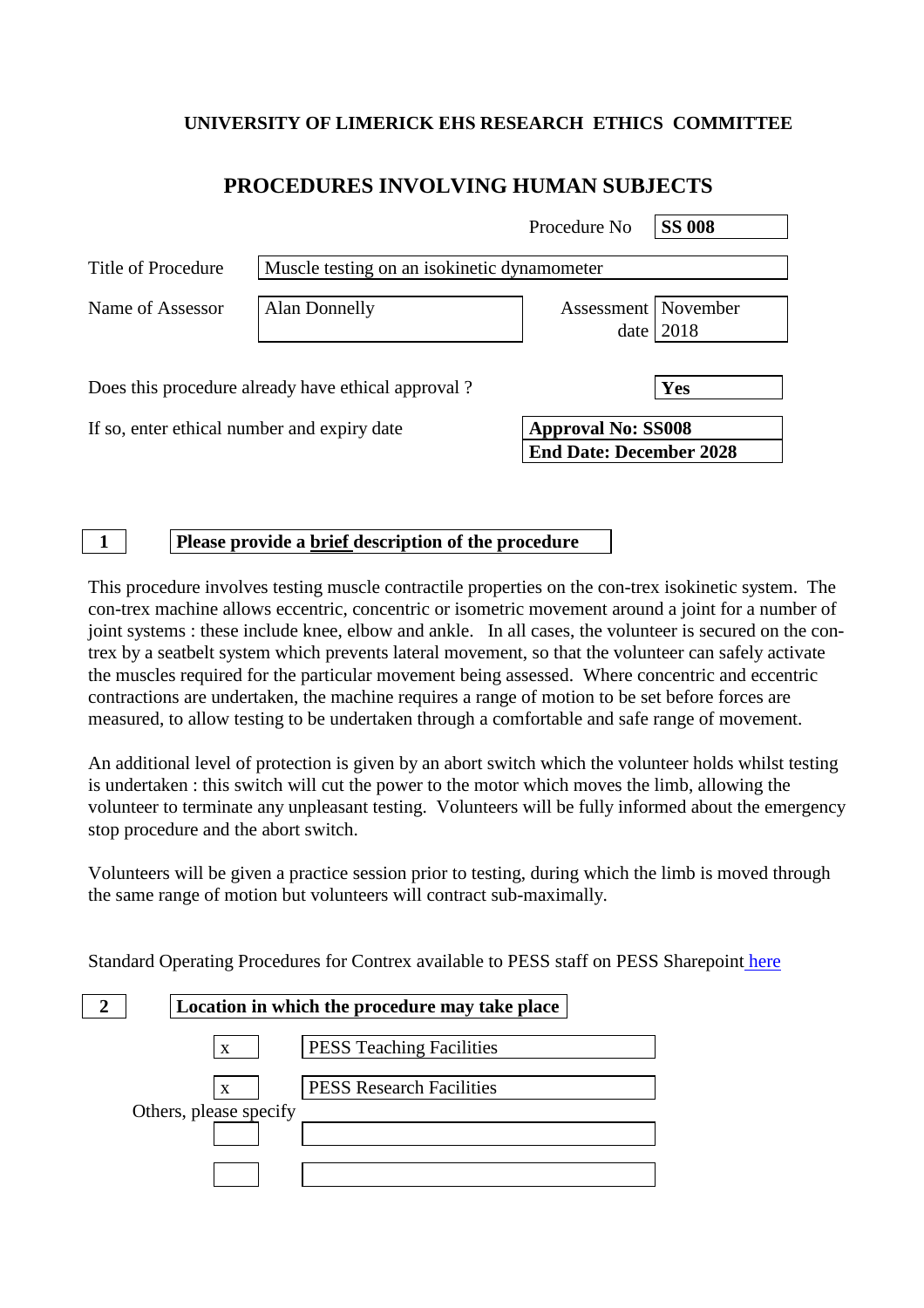

Since muscle testing involves forceful muscle contraction, there exists a small risk of muscle injury. To minimise this, volunteers will complete a standard pre-test questionnaire prior to testing to assess their history of muscle or joint injury. Anyone who has had a recent or recurring injury will not be tested. In PESS, participants will have no contraindications to safe participation in exercise / physical activity.

**5 Action to be taken in the event of a foreseeable emergency**

The procedure will be terminated if the volunteer shows any sign of distress.

Standard first aid procedures may be required depending on the severity of the situation. The following standard procedure should be followed in the event of an incident occurring in the PESS building / UL Facility:

- 1. Stop the procedure. Position the subject to prevent self-injury.
- 2. If appropriate, raise the subject's lower limbs to improve blood flow. Should the subject fail to respond summon help immediately.
- 3. Check vital signs airways, breathing and circulation (ABC)
- 4. If required attempt CPR as soon as possible.
- 5. Requesting Help: Emergency Contact telephone numbers are listed on laboratory door:
	- During normal working hours 9am-5pm, use lab phone to contact the Student Health Centre on **061-20**2534
	- Outside of normal working hours, or if the Student Health Centre number is engaged/busy, use the laboratory phone to dial 3333 for UL security personnel who will then contact the ambulance service. Contact one of the PESS First Aiders – names are listed on the PESS laboratory door.
- 6. When contacting the above clearly state: Location, Building, Room Number, Nature of Incident/Accident and provide a contact number.
- 7. Complete the UL 'Accident & Emergency' form (completed by the investigator, not the volunteer). Forms available on UL HR website: [https://www.ul.ie/hr/hr-policies-procedures-and](https://www.ul.ie/hr/hr-policies-procedures-and-forms-z)[forms-z](https://www.ul.ie/hr/hr-policies-procedures-and-forms-z)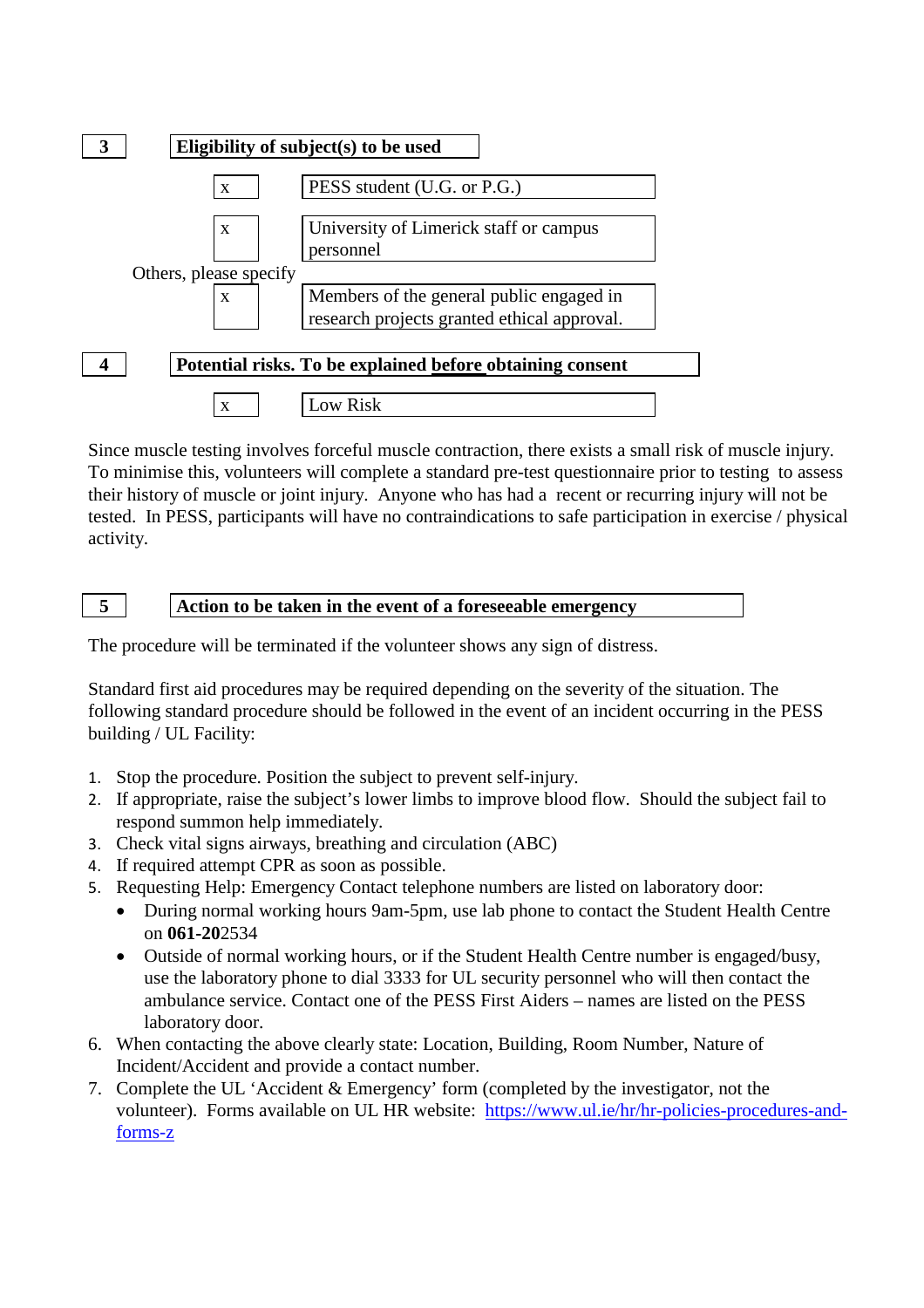